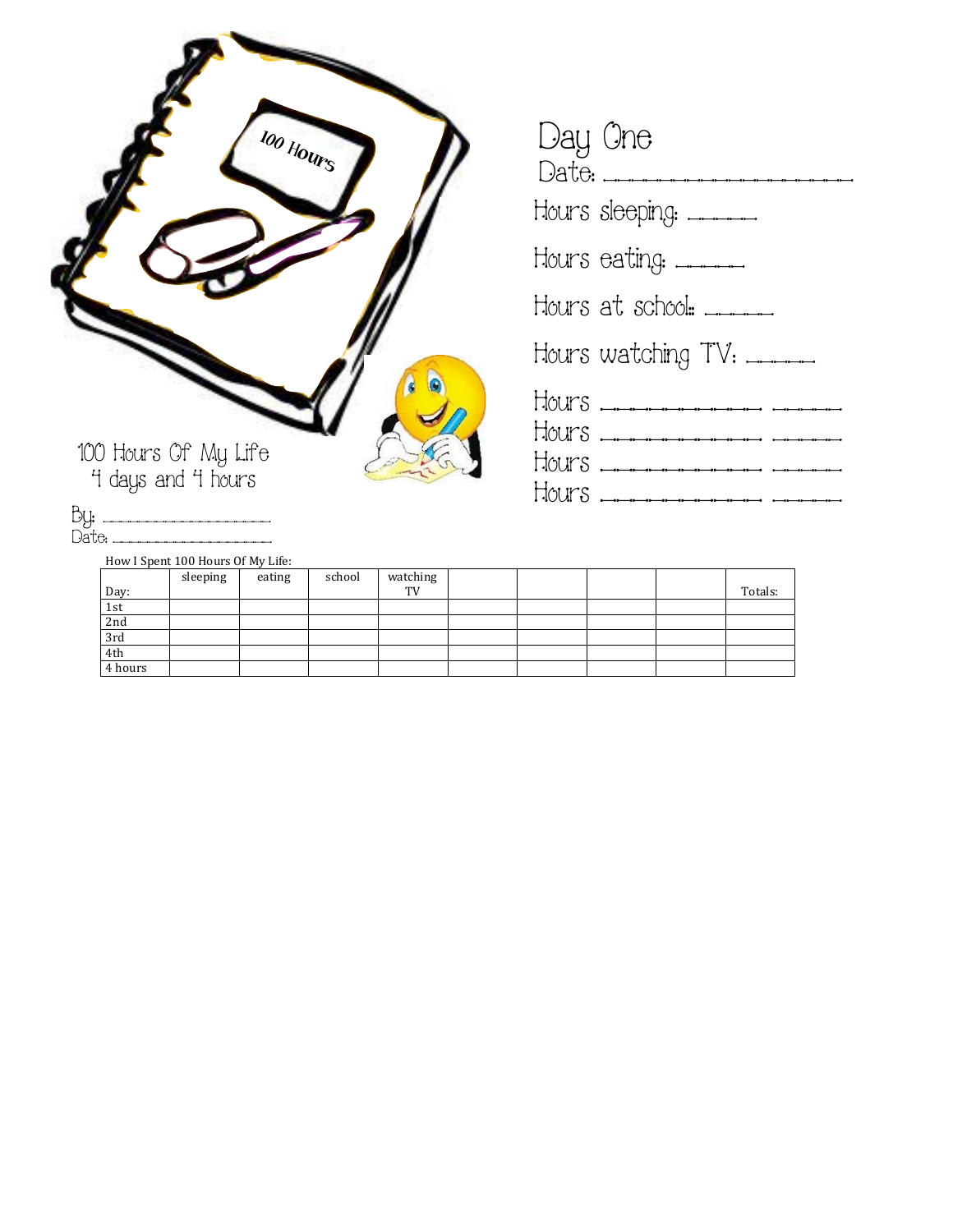|                                            | 100 Hours |
|--------------------------------------------|-----------|
| 100 Hours Of My Life<br>4 days and 4 hours |           |
| By:                                        |           |

Date: \_\_\_\_\_\_\_\_\_\_\_\_\_\_\_\_\_\_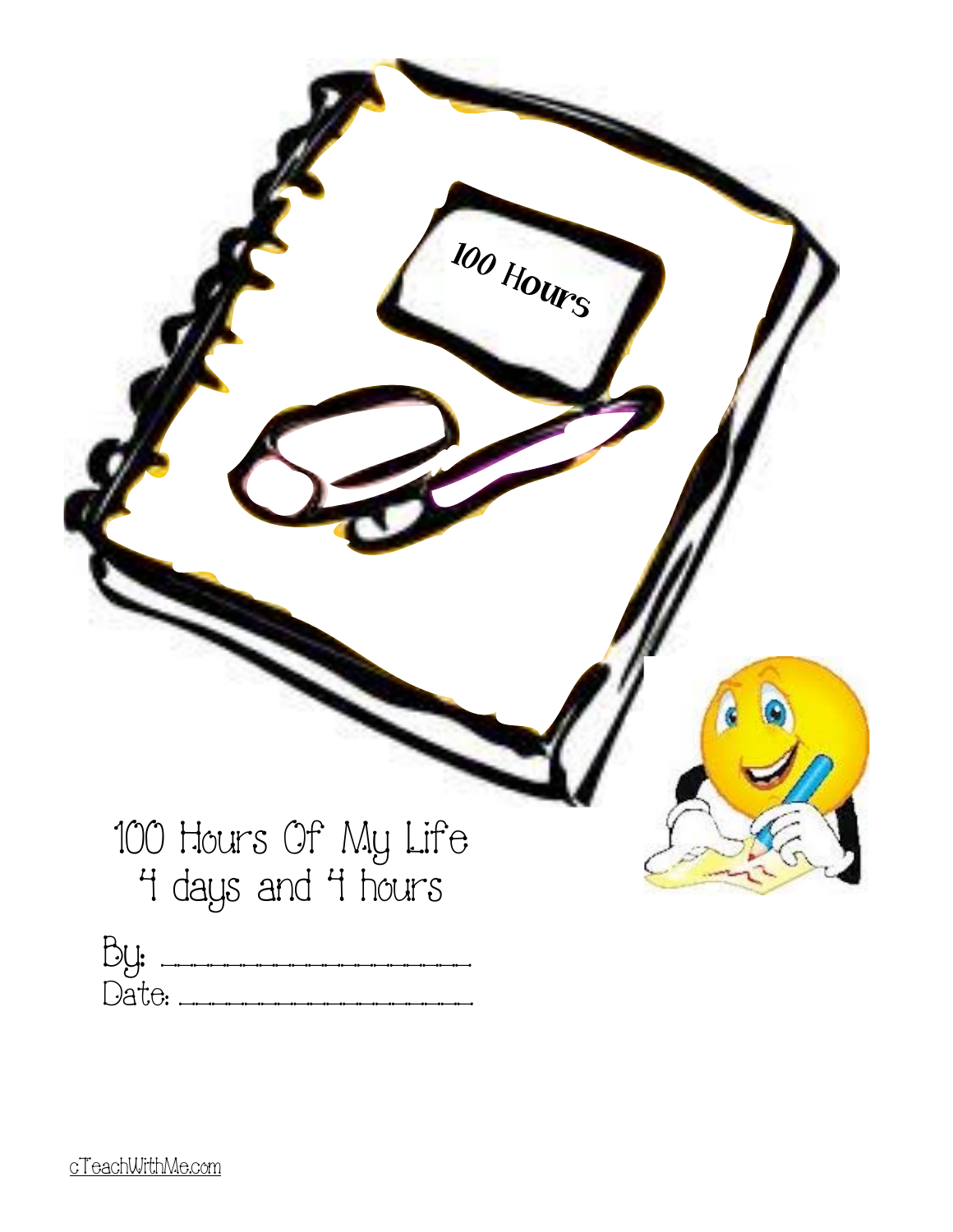| Day One<br>Date: __________________      |
|------------------------------------------|
| Hours sleeping: ______                   |
| Hours eating: _____                      |
| Hours at school: _____                   |
| Hours watching TV: _____                 |
| HOUPS <del>.</del>                       |
| Day Three                                |
| Hours sleeping: _____                    |
| Hours eating: _____                      |
| Hours at school: ______                  |
| Hours watching TV: _____                 |
| HOUPS <del>.</del><br>HOUPS <del>.</del> |
| $H_{\text{OUT}}$ #2 $\frac{1}{2}$        |

| Day Two<br>Date:                         |
|------------------------------------------|
| Hours sleeping: _____                    |
| Hours eating: ______                     |
| Hours at school: _____                   |
| Hours watching TV: _____                 |
| HOULS <del>.</del><br>HOULS <del>.</del> |
| Day Four<br>Date: ____________________   |
| Hours sleeping: ______                   |
| Hours eating: _____                      |
| Hours at school: _____                   |
| Hours watching TV: _____                 |
|                                          |

Hour #4 \_\_\_\_\_\_\_\_\_ [cTeachWithMe.com](http://cTeachWithMe.com)